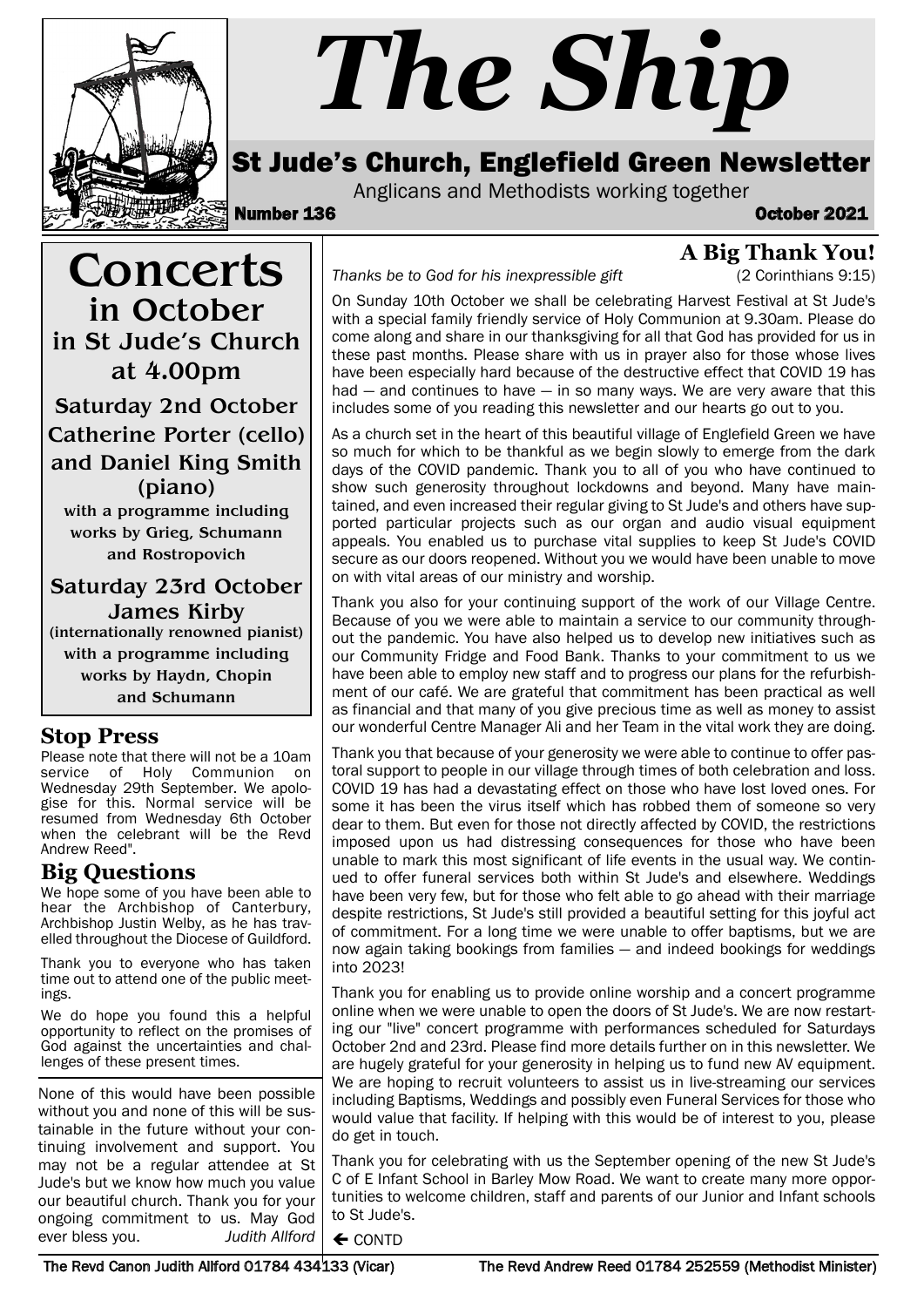## **Services in St Jude's October 2021**

You may remember that a few months back we invited suggestions as to anything you might like to see us do differently at St Jude's. We are very grateful to those who responded. Thank you.

As a result our pattern of worship for October does look a little bit different. These may well not be permanent changes but our Worship Committee has adopted some of your suggestions and the services for October are all set out in this month's diary. The information which follows is just to highlight the changes for the coming month.

Please note especially that our 9.30am service on Sunday 3rd October will be a pre-recorded service on our You Tube Channel rather like those we made available during Lockdown. But this time we shall also be showing the service on screen in Church for those who wish to worship with us in person.

Our Harvest Festival Service on Sunday October 10th at 9.30am will be a Family Friendly Service of Holy Communion. It would be lovely to see our children and young families worshipping with us and we welcome gifts of non-perishable food items which we can channel through the Food Bank.

Our service on Sunday 31st October at 9.30am will not include Holy Communion and instead will be a service of Morning Worship led jointly by our Vicar and our Methodist Minister. Some of you have asked if we might occasionally offer a service without Communion and the Church Council is considering the future possibility of the fifth Sunday in each month becoming a non-Eucharistic (without Holy Communion) service. As October has a fifth Sunday we are introducing that service this month but it will be subject to review as time goes on.

Thank you all. We look forward to sharing our services with you.

## **Runnymede Food Bank**

St Jude's Church has now resumed its collections for Runnymede Food Bank and we are grateful to Geoff and Jenny Chew for facilitating this. Donations of non-perishable food can be left in the crate in the Monsell Room and will be taken to the collection point on the Thorpe Trading Estate as regularly as possible.

## **Easyfundraising.org.uk**

Please do remember that if you register with easyfundraising.org.uk and select St Jude's Church, Englefield Green as your chosen charity, you can then shop online with many organisations (including Amazon, John Lewis, etc) and make money for St Jude's at the same time without costing you a penny. Many thanks for those who are already doing this.

# **The Village Centre**

www.villagecentre.org.uk 01784 471110

Some news about our Village Centre can be found in the Vicar's front page article this month but please do look out for an exciting announcement coming shortly! In the meantime, please continue to access our cafe (9am– 2pm Mondays to Fridays), Community Fridge, Foodbank and Baby Basics plus the other amenities we continue to provide.

Please do get in touch with Ali: manager@villagecentre.org. uk if you would like to know more about what we are doing, or if you would like to offer to help in any way. Thank you all.

## **Readings at Communion**

| 3rd October<br>(18th Sunday after Trinity)  | Genesis 2.18-24<br>Psalm 8<br>Hebrews1.1-4, 2.5-12<br>Mark 10, 2-16        |
|---------------------------------------------|----------------------------------------------------------------------------|
| 10th October<br>(19th Sunday after Trinity) | Amos 5.6–7, 10–15<br>Psalm 90, 12-end<br>Hebrews 4.12-end<br>Mark 10.17-31 |
| 17th October<br>(20th Sunday after Trinity) | Isaiah 53. 4-end<br>Psalm 91, 9-end<br>Hebrews $5.1 - 10$<br>Mark 10.35-35 |
| 24th October<br>(Last Sunday after Trinity) | Jeremiah 31. 7-9<br>Psalm 126<br>Hebrews 7.23-end<br>Mark 10.46-end        |
| 31st October<br>(All Saints' Day)           | Isaiah 25, 6-9<br>Psalm 24. 1-6<br>Revelation 21. 1-6a<br>John 11.32-44    |

## **Cleaning in Church**

Thank you so much to those of you who have responded to our request to set up a Cleaning Rota. We are so grateful to you. We shall be in touch shortly. If you haven't yet been able to respond and would like to help please do get in touch. Thank you!

## **From the Registers**

*Funerals:* (15th September) Yolanta Izabella May; (16th) Lawrence Thomas Flockhart; (20th) Jean Bartlett; (23rd) Caroline Dubery.

#### *Marriage:*

(4th September) Mark William Giles Latham and Alice Frances Taylor.

# **Diary for October 2021**

- 2 Saturday 4.00pm Concert in Church Catherine Porter (cello) and Daniel King Smith (piano)
- 3 Sunday 8.00am Holy Communion (celebrant The Revd Orion Edgar)
- NO 9.30am Holy Communion (pre-recorded service on YouTube and screened in Church)
- 6 Wednesday 10.00am Holy Communion
- 10 Sunday 8.00am Holy Communion 9.30am Harvest Family Holy Communion in Church (NOT live streamed) 9.30am A pre-recorded reflection will premiere at 9.30am on our Youtube channel
- 13 Wednesday 10.00am Holy Communion
- 17 Sunday 8.00am Holy Communion 9.30am Celebration of St Luke's Day Holy Communion (live-streamed)
- 20 Wednesday 10.00am Holy Communion
- 23 Saturday 4.00pm Concert in Church James Kirby (piano)
- 24 Sunday 8.00am Holy Communion 9.30am Holy Communion
- 27 Wednesday 10.00am Holy Communion
- 28 Thursday Feast Day of St Simon and St Jude 7.00pm Holy Communion
- 31 Sunday 8.00am Holy Communion 9.30am Morning Worship not including Holy Communion (live streamed)

#### Email: enquiries@stjudeschurch.info etc. www.stjudeschurch.info web: www.stjudeschurch.info